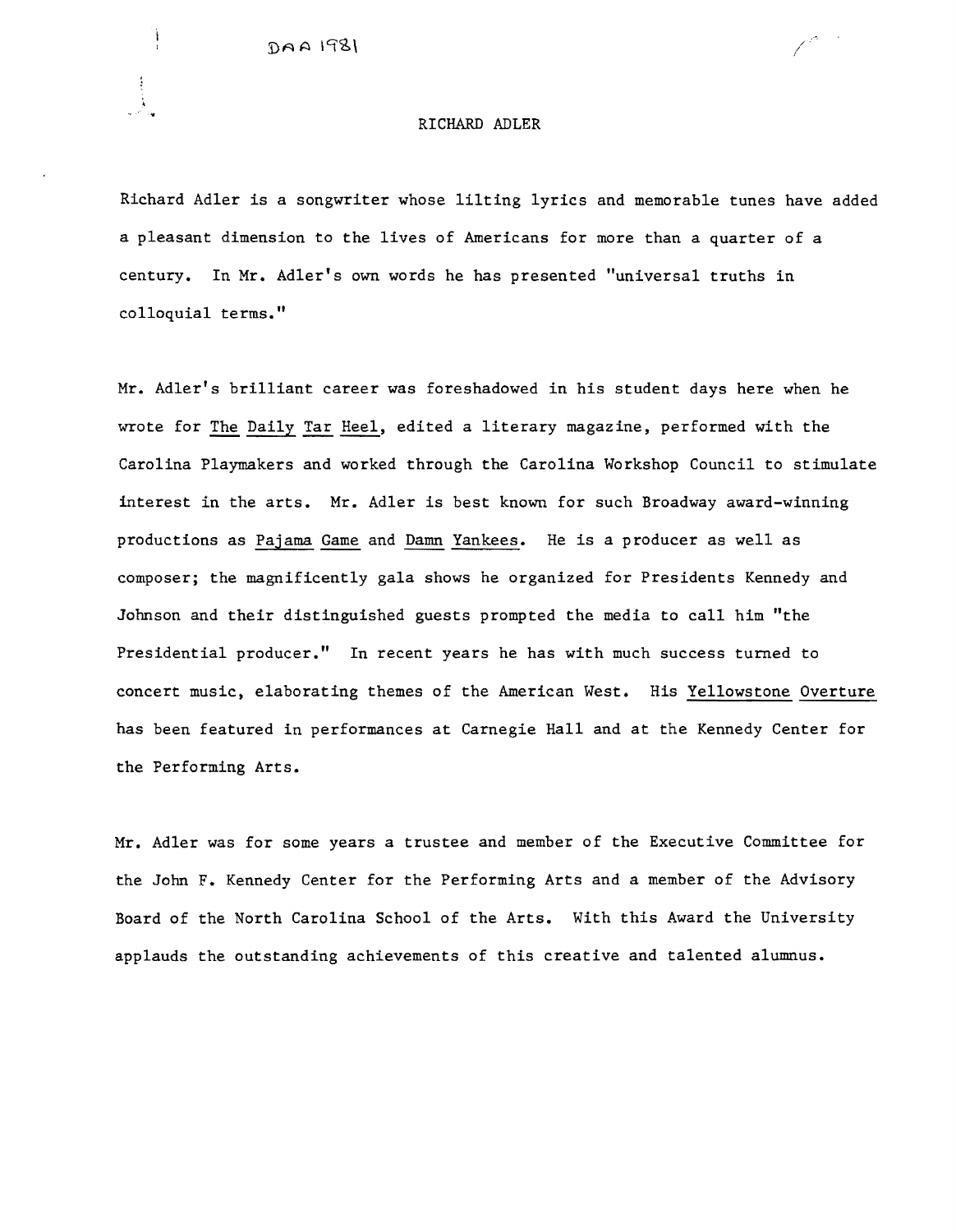# CHARLES KNOX MASSEY

Even as a student at the University (Class of 1925), Charles Knox Massey displayed the pattern of hard work and love for this University that has since characterized his extraordinary career.

Mr. Massey established a highly successful advertising firm in Durham, and has been active in other enterprises. His city and his state have benefited greatly from his public service activity, but his affection for this University is unbounded. Here is a partial list of his many activities: he was a trustee for twenty years, and he assumed leading roles in the Medical Foundation, the Business Foundation, the North Carolina Pharmaceutical Association Research Foundation, and the Educational Foundation. One of Mr. Massey's deepest convictions is that any young person who has determination can get a college education--preferab1y at UNC--and one of his particular concerns has been to help such students. Accordingly, forty years ago he established a scholarship fund here that has helped scores of students. He has also set up the C. Knox Massey Fund to provide Distinguished Service Awards for unheralded but deserving University staff members.

In 1957 Knox Massey was given the Distinguished Service Award of the School of Medicine. Two years ago he received the Distinguished Service Medal of the Alumni Association. In continued appreciation of his untiring labors for his Alma Mater the University now delights to present this further Award.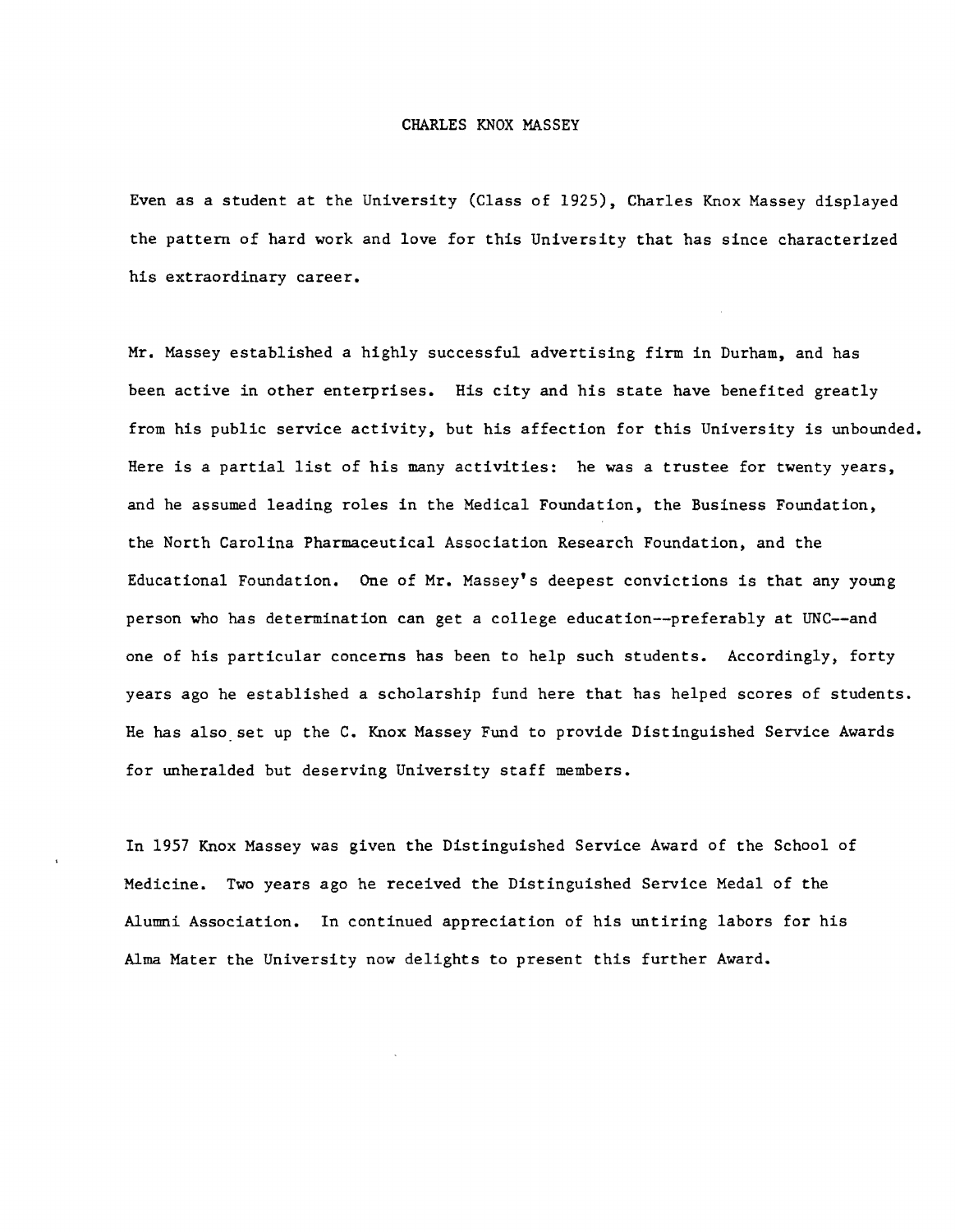### ADELINE DENHAM MC CALL

Adeline McCall has touched the lives of many thousands of persons throughout the United States through her inventive and inspirational talent for eliciting the appreciation of good music, especially in the young.

With energy and infectious enthusiasm, through books and articles, through classes, demonstrations, consultations, and workshops offered in universities and other schools in 22 states, Mrs. McCall has with striking effect taught children, their teachers, and the general public to enhance the quality of their lives through music.

A Phi Beta Kappa alumna--and she earned a Master's degree here, too--Mrs. McCall's work in this area was done largely through her outstanding performance over the years as Educational Director for the North Carolina Symphony, as teacher of Music Education at Duke University, and as resourceful Supervisor of Music in the Chapel Hill-Carrboro elementary schools.

For her unflagging devotion to the cause of music education and for the many other ways in which she has served and graced this community the University now honors this distinguished alumna.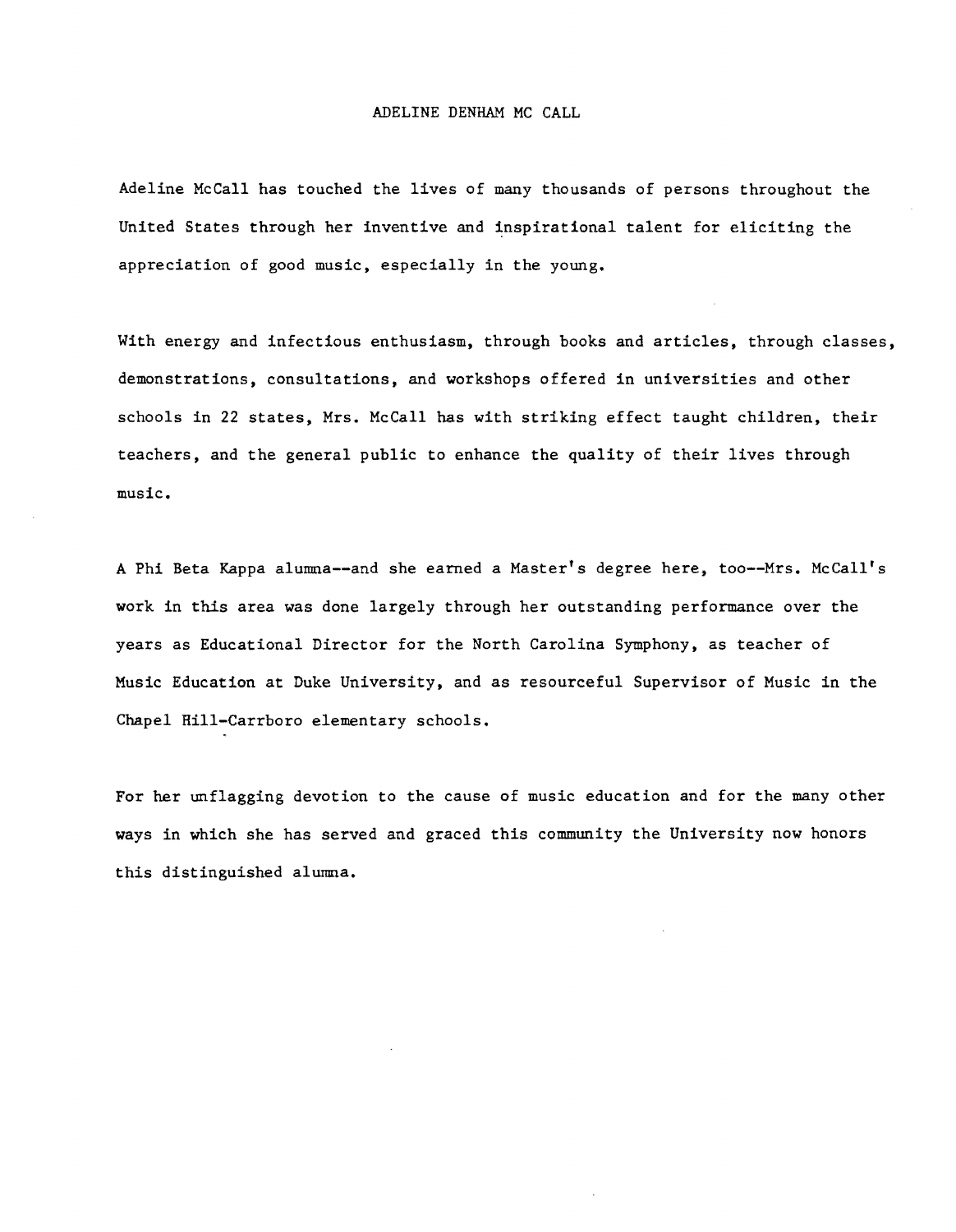## HENRY WILLIAM SCOTT, JR.

Dr. William Scott is an internationally acclaimed surgeon and scholar whose leadership has had a profound effect on his profession. As a chemistry major at this University, he was elected to Phi Beta Kappa. He went on to the Harvard Medical School and further education at top institutions. His superior qualities brought him appointment at the age of 35 as Professor and Chairman of the Department of Surgery at Vanderbilt University School of Medicine.

Several of the leading academic surgeons in the nation received their graduate education under Dr. Scott's tutelage. He has shown compassionately human concerns in his profession, so vital to all. He has contributed significantly to our understanding and knowledge of metabolic and endocrine diseases with continuing contributions to scientific journals and surgical textbooks.

Dr. Scott's superior leadership and excellence as a surgical scientist has been recognized in many ways. He has been President of seven prestigious surgical societies, including the American Surgical Association, the Southern Surgical Association, the American College of Surgeons, and the Pan Pacific Surgical Association (1980-82).

This Award betokens not only the renown of this illustrious alumnus but also the credit which this North Carolina native has reflected on his University.